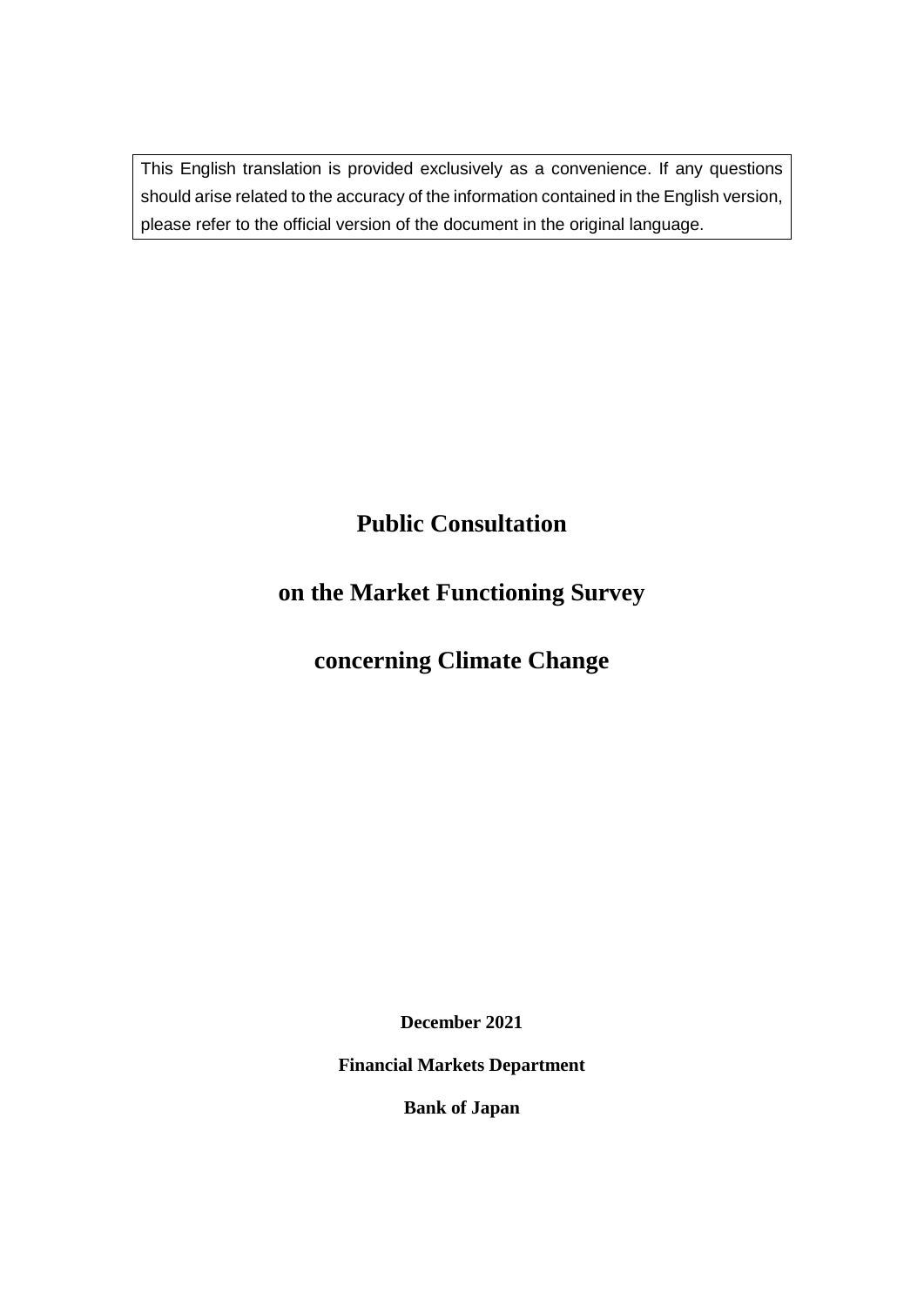#### **I. Introduction**

Climate change is a global challenge that could have a broad impact on our society and economic activity. Recently, various domestic and foreign stakeholders including governments, central banks, corporates, and financial institutions have become even more active in their efforts to tackle climate change.

Against this backdrop, financial markets are expected to play a greater role in terms of financial intermediation related to climate change issues. For the markets to function well, investors need to make investment decisions while taking into account risks and opportunities arising from climate change (climate-related risks and opportunities) by appropriately identifying them. Such investments are expected to help incorporate climate-related risks and opportunities into the prices of financial instruments, and thereby contribute to the smooth supply of financing in projects to tackle climate change. Also, for financial institutions, an appropriate reflection of climate-related risks and opportunities in the prices of financial instruments is a presumption for managing climaterelated financial risks in their portfolios.

While many domestic and foreign entities such as academia, financial authorities including central banks, and international organizations have recently started to make efforts to explore the degree to which climate-related risks and opportunities are reflected in the prices of financial instruments, further research and accumulation of knowledge are necessary on this point. For instance, in the field of empirical data analyses, results have varied partly due to data constraints. Qualitative surveys are also being undertaken, but many of them cover only market participants from the investor side or are conducted on an ad hoc basis. Addressing climate change requires a long-term perspective. Accordingly, it would be useful to continuously observe the degree to which climaterelated risks and opportunities are reflected in the prices of financial instruments while collecting views from a broad set of market participants.

Moreover, in order to improve the market functioning related to climate change issues and expand the size of climate finance markets, it is essential to have a good understanding of the challenges that need to be addressed and to respond to them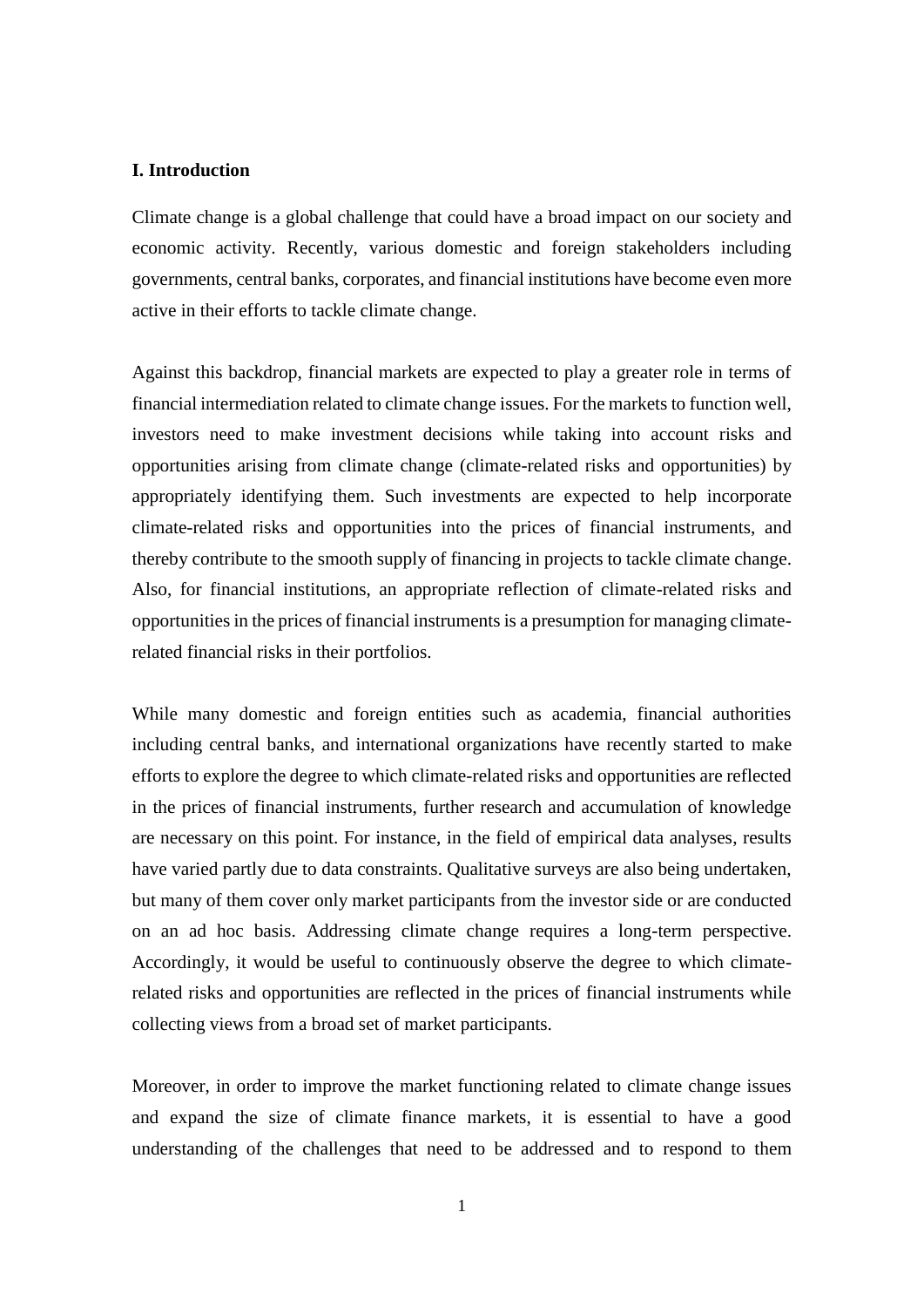appropriately. In fact, in recent domestic and international forums, there have been discussions on measures to address various challenges including enhancing information disclosure on climate-related risks and opportunities, understanding the transmission channels of climate-related risks, and improving the transparency of ESG ratings. As each of these measures makes progress and external environment changes, the challenges for financial markets are expected to change. In this regard, continuously collecting and analyzing the views of market participants is also important.

Based on the above recognition, the Financial Markets Department of the Bank of Japan is planning to launch a new survey: a continuous survey that aims to assess the functioning of Japanese financial markets related to climate change and to identify challenges for future developments. The Bank seeks to cover a broad set of market participants in the survey such as issuers, investors, financial institutions, and rating agencies, and share the survey results widely with relevant stakeholders. A continuous, comprehensive survey on market functioning concerning climate change which covers issuers in addition to investors and financial institutions would be a new attempt. The publication of the survey results could also encourage efforts to improve the infrastructure for the further development of financial markets, including data collection and the development of quantitative models to capture climate-related risks and opportunities.

By conducting the new survey, the Financial Markets Department of the Bank will contribute to the development of financial markets concerning climate change.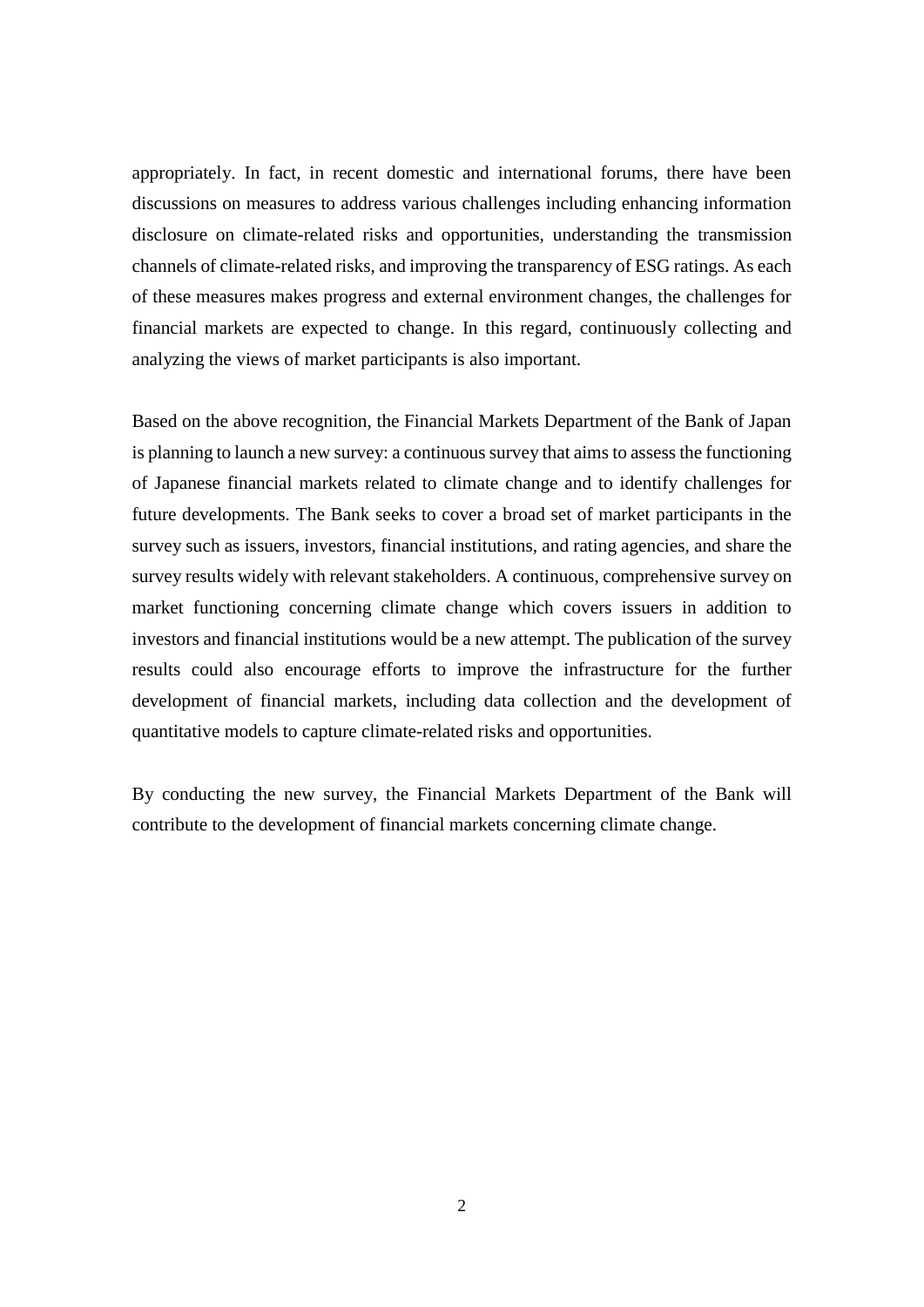## **II. Outline of the survey**

## **(1) Survey topics**

The Bank proposes the following survey topics.

- 1. How climate-related risks and opportunities are reflected in the prices of financial instruments in the stock market and the corporate bond market in Japan and associated challenges
- 2. The current situation and challenges concerning the climate change-related ESG bond market in Japan
- 3. The use of climate change-related ESG bonds by issuers and investors in Japan and associated challenges

For details of the survey, please see Attachment.

# **(2) Frequency of the survey**

The survey will be conducted annually.

The Bank plans to conduct the first round of the survey in fiscal 2022, as soon as the necessary preparations have been completed, taking into account the results of the public consultation.

## **(3) Scope of survey respondents**

The Bank seeks to cover a broad set of market participants such as issuers, investors, financial institutions, and rating agencies in Japan.

## **(4) Method of release**

The results of the survey will be released on the Bank of Japan's website.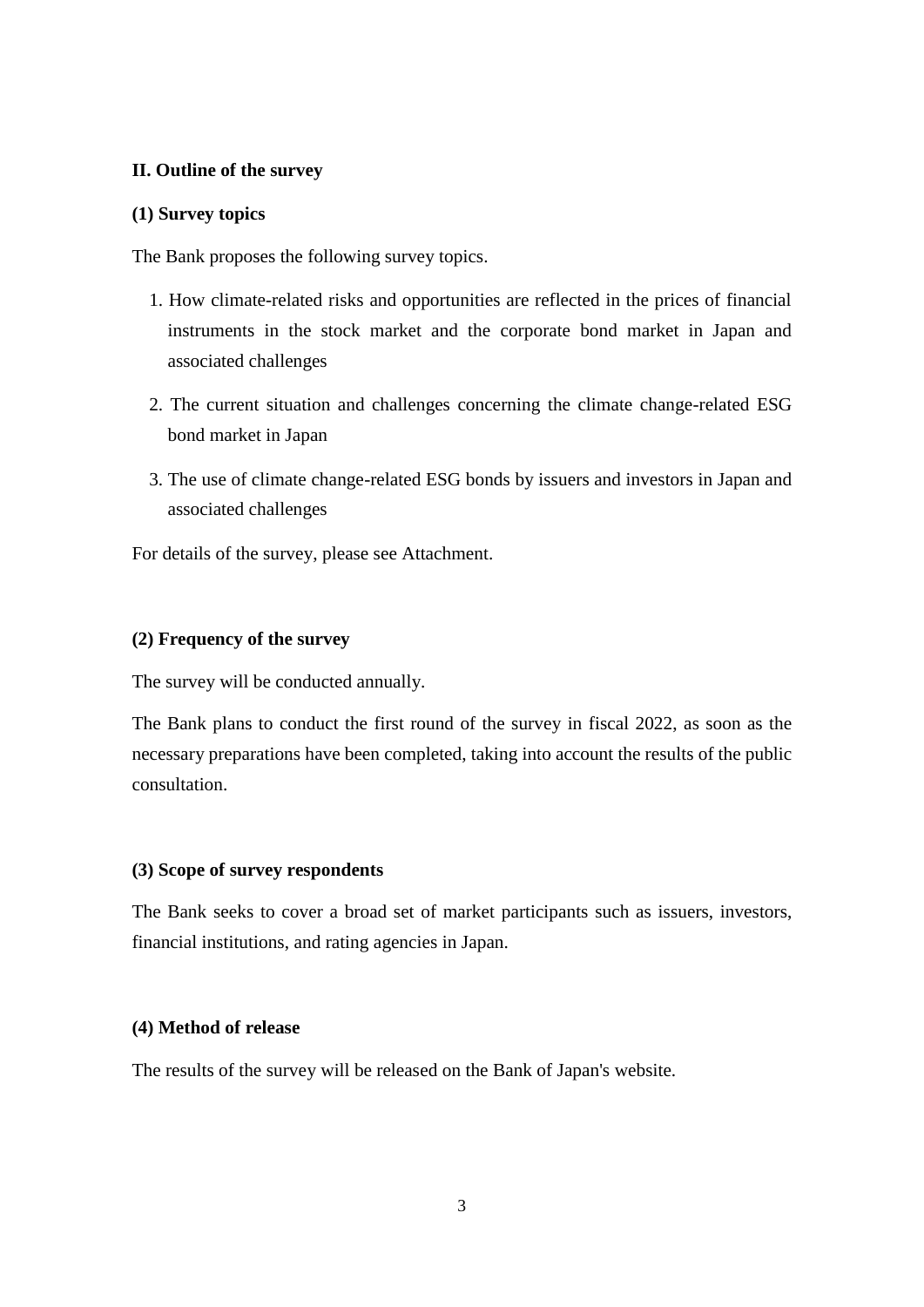#### **III. Items subject to public comments**

This public consultation is intended to seek comments from a broad set of market participants and experts on (1) the survey topics, (2) the frequency of the survey, and (3) the scope of survey respondents.

Please use the prescribed format to provide your opinions regarding (1) the survey topics (questions and options of answers included in Attachment), (2) the frequency of the survey (the Bank plans to conduct the survey annually, with a view to assessing the functioning of Japanese financial markets and identifying the challenges continuously), and (3) the scope of survey respondents (to make the survey comprehensive, the Bank plans to include issuers and other entities in the scope of respondents in addition to investors and financial institutions in Japan) -- specifically, whether you agree or disagree with the Bank's proposals and why -- and send to the email address specified in B below.

The Bank will consider the comments it receives and finalize the topics, frequency, and the scope of respondents. The final version of the survey will be published on a later date.

#### **Submission guideline**

#### **A. Submission deadline**

January 31, 2022

#### **B. Submission address**

Please send your comments and inquiries to the following address by email.

Coordination and Market Analysis Division, Financial Markets Department, Bank of Japan (post.fmd34@boj.or.jp)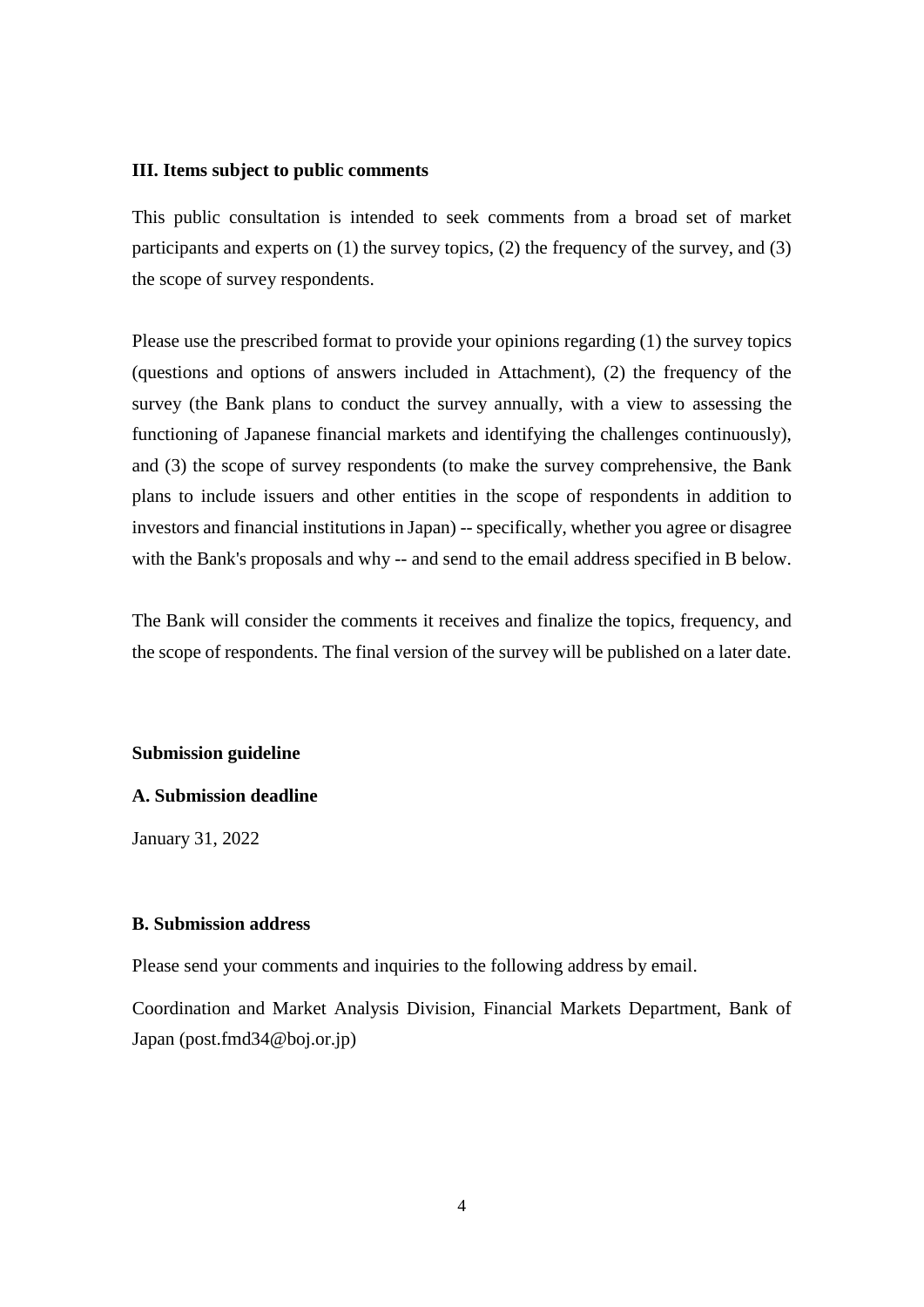## **C. Required information**

- Name of your entity
- Department/Division
- Your name and position
- Contact information (telephone number and email address)

# **D. Notes**

The Bank plans to publish comments it receives in a way that specific respondents would not be identified. The name of your entity and your name may also be published in the list of respondents separately.

Other personal information submitted including contact address may be used to contact you to clarify and confirm information provided.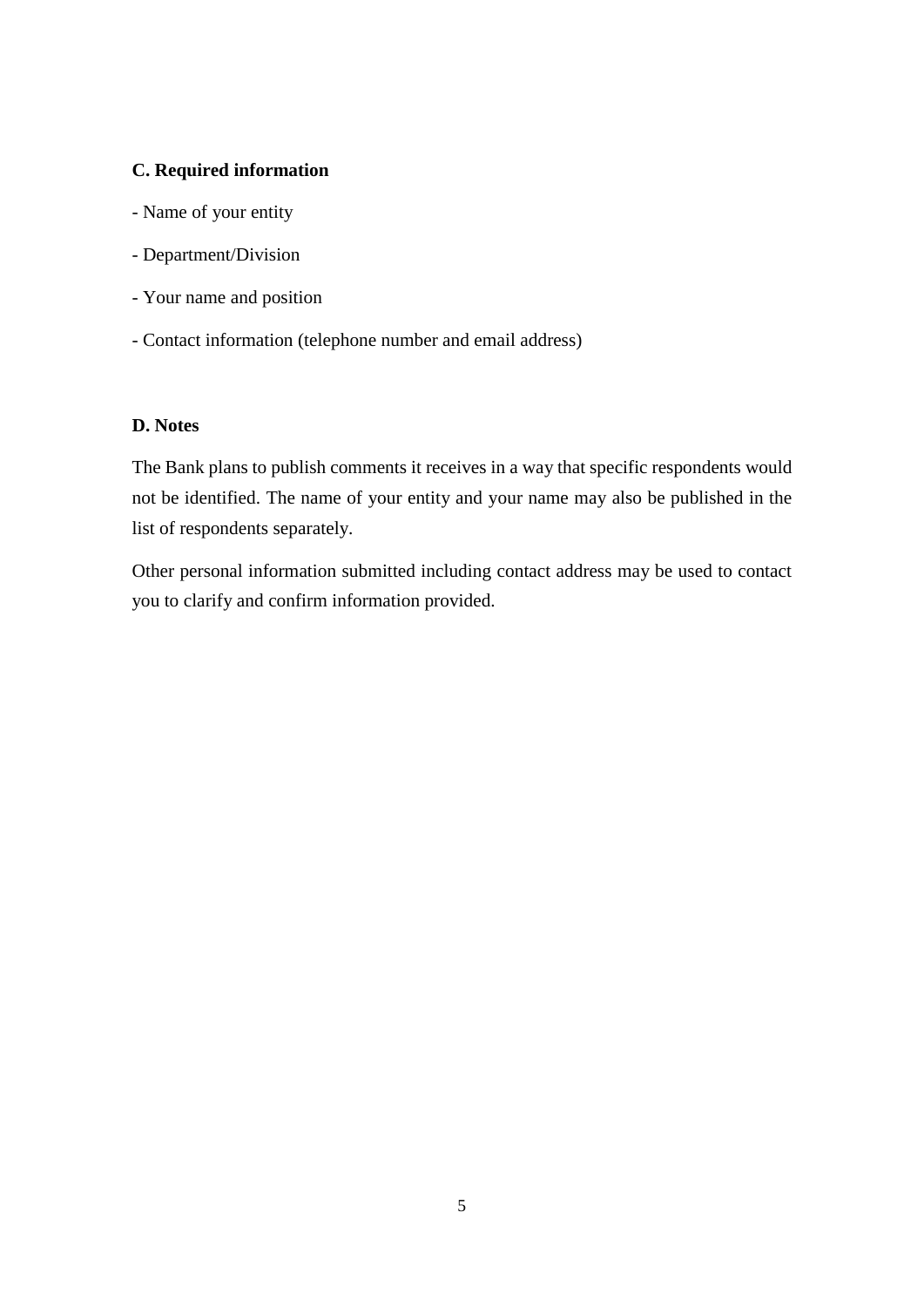| Entity              |  |
|---------------------|--|
| Entity type         |  |
| Division/Department |  |
| Name                |  |
| Contact information |  |

# **Market Functioning Survey concerning Climate Change (proposal)**

# **(FY 2022 Survey)**

This survey aims to deepen understanding on the current situation in Japanese financial markets and challenges for enhancing market functioning concerning climate change through continued study. Submitted responses will be aggregated and published as results for all of the respondents and results that are categorized based on entity type. It will not be possible to identify the entities of specific respondents from the results. Your honest responses are therefore greatly appreciated.

# **1. Market Functioning (All Respondents)**

### **(1) Stock Market**

Question 1

Do you think differences in climate-related risks<sup>1,2</sup> and opportunities<sup>3</sup> by issuer are reflected in stock prices in the Japanese stock market?

- □ Yes (Reflected)
- □ Somewhat (Somewhat reflected)
- □ No (Not reflected)

#### Question 2

Compared to a year ago, do you think climate-related risks and opportunities by issuer are more appropriately reflected in stock prices in the Japanese stock market?

□ Yes

□ Somewhat

□ No

Question 3

Are there any climate-related risks or opportunities that you think are not appropriately reflected in the stock prices?

- $\Box$  Climate-related risks (Physical risks<sup>1</sup>)
- $\Box$  Climate-related risks (Transition risks<sup>2</sup>)
- $\Box$  Climate-related opportunities<sup>3</sup>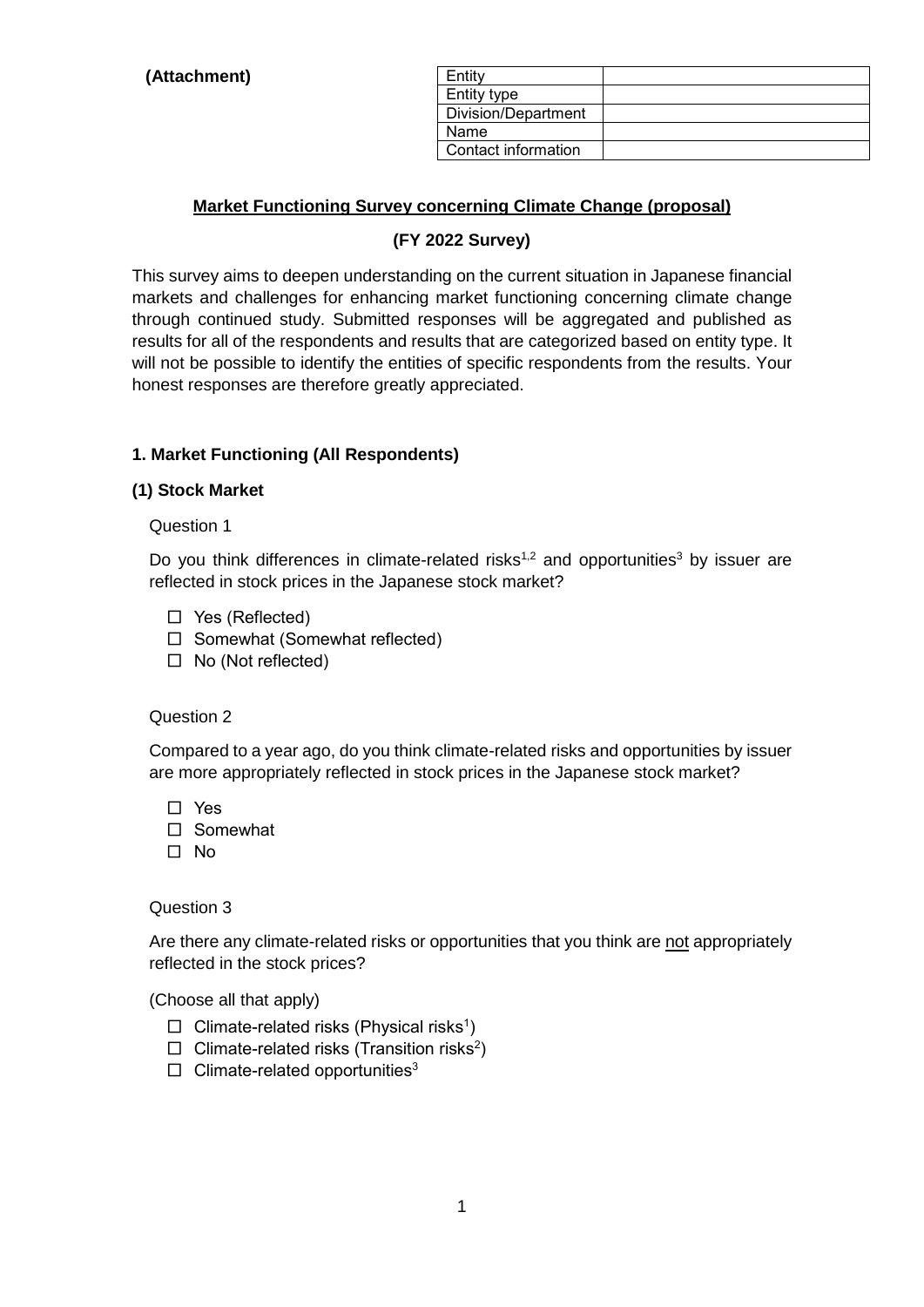#### Question 4

Which of the following do you think are necessary to more appropriately reflect differences in climate-related risks and opportunities by issuer in stock prices in the Japanese stock market in future?

(Choose up to three answers that are most important to your entity)

- $\square$  Increasing investors and/or issuers that place a high value on climate-related risks and opportunities
- □ Bridging data gaps on climate-related data
- $\Box$  Enhancing and/or standardizing information disclosure
- □ Further developing analysis methodologies for climate-related risks and opportunities
- $\square$  Improving transparency in ESG evaluation
- $\Box$  Promoting engagement and enhancing dialogues
- $\Box$  Clarifying policy measures for climate change
- □ Other (please explain: )

### **(2) Corporate Bond Market**

#### Question 5

Do you think differences in climate-related risks<sup>1,2</sup> and opportunities<sup>3</sup> by issuer are reflected in corporate bond prices in the Japanese corporate bond market?

- □ Yes (Reflected)
- □ Somewhat (Somewhat reflected)
- □ No (Not reflected)

#### Question 6

Compared to a year ago, do you think climate-related risks and opportunities by issuer are more appropriately reflected in corporate bond prices in the Japanese corporate bond market?

| $\Box$ Yes |
|------------|
| □ Somewhat |
| $\Box$ No  |

#### Question 7

Are there any climate-related risks and opportunities that you think are not appropriately reflected in corporate bond prices?

- $\Box$  Climate-related risks (Physical risks<sup>1</sup>)
- $\Box$  Climate-related risks (Transition risks<sup>2</sup>)
- $\Box$  Climate-related opportunities<sup>3</sup>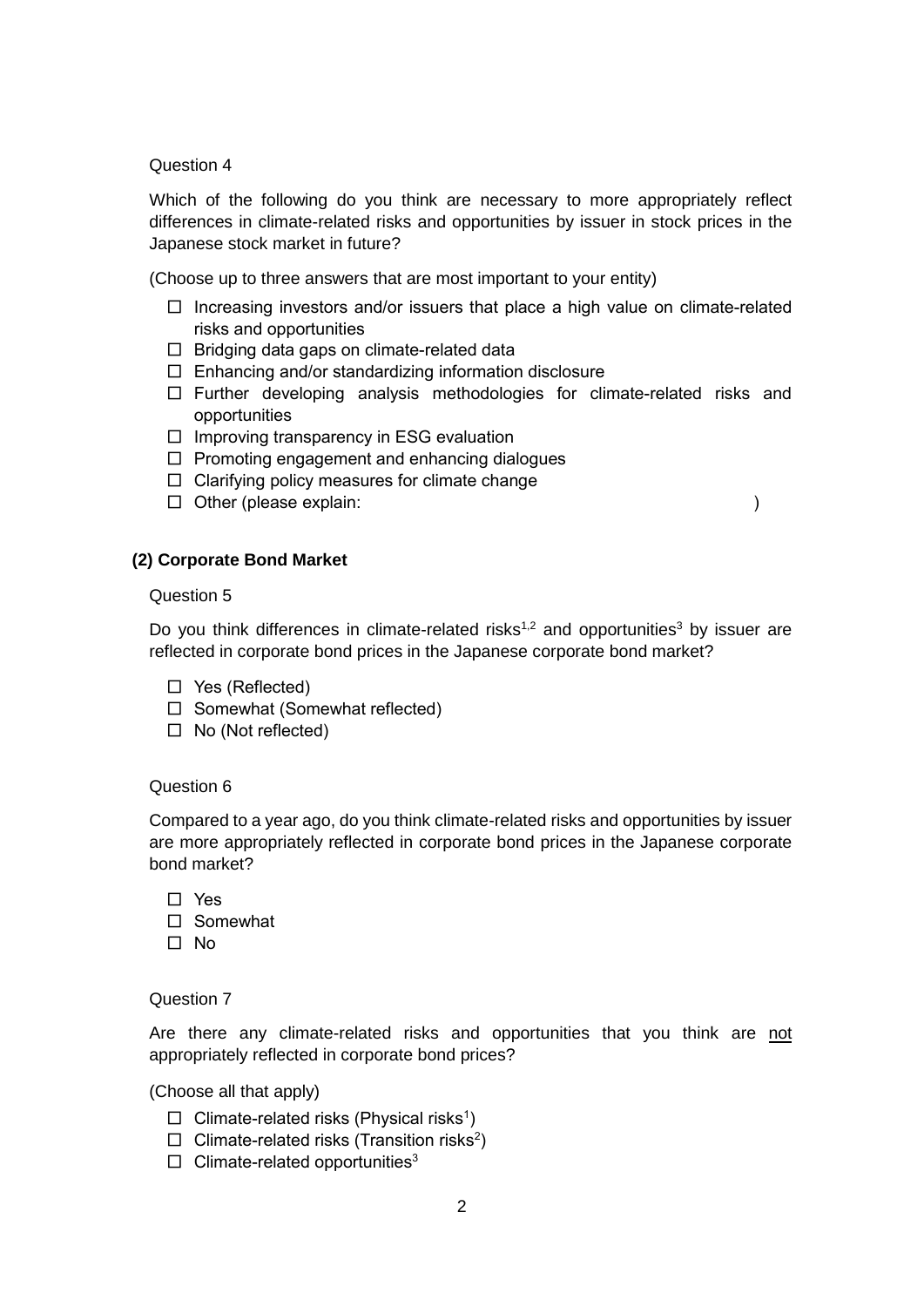#### Question 8

Which of the following do you think are necessary to more appropriately reflect differences in climate-related risks and opportunities by issuer in corporate bond prices in the Japanese corporate bond market in future?

(Choose up to three answers that are most important to your entity)

- □ Increasing investors and/or issuers that place a high value on climate-related risks and opportunities
- $\Box$  Bridging data gaps on climate-related data
- $\Box$  Enhancing and/or standardizing information disclosure
- □ Further developing analysis methodologies for climate-related risks and opportunities
- $\square$  Improving transparency in ESG evaluation
- $\Box$  Promoting engagement and enhancing dialogues
- $\Box$  Clarifying policy measures for climate change
- □ Other (please explain: )

#### Question 9

Which of the following is the closest to your entity's view/impression about the supply and demand conditions of climate change-related ESG bonds<sup>4</sup> in Japan?

- $\Box$  Somewhat tight to tight
- □ More or less appropriate
- $\Box$  Somewhat accommodative to accommodative

#### Question 10

Which of the following do you think are necessary to increase the size of the climate change-related ESG bond market<sup>4</sup> in Japan?

(Choose up to three answers that are most important to your entity)

- $\Box$  Increasing efforts and projects to respond to climate change
- $\square$  Increasing investors and/or issuers that place a high value on climate-related risks and opportunities
- □ Bridging data gaps on climate-related data
- $\Box$  Enhancing and/or standardizing information disclosure
- □ Further developing analysis methodologies for climate-related risks and opportunities
- $\square$  Improving transparency in ESG evaluation
- $\Box$  Promoting engagement and enhancing dialogues
- $\Box$  Clarifying policy measures for climate change
- □ Other (please explain: )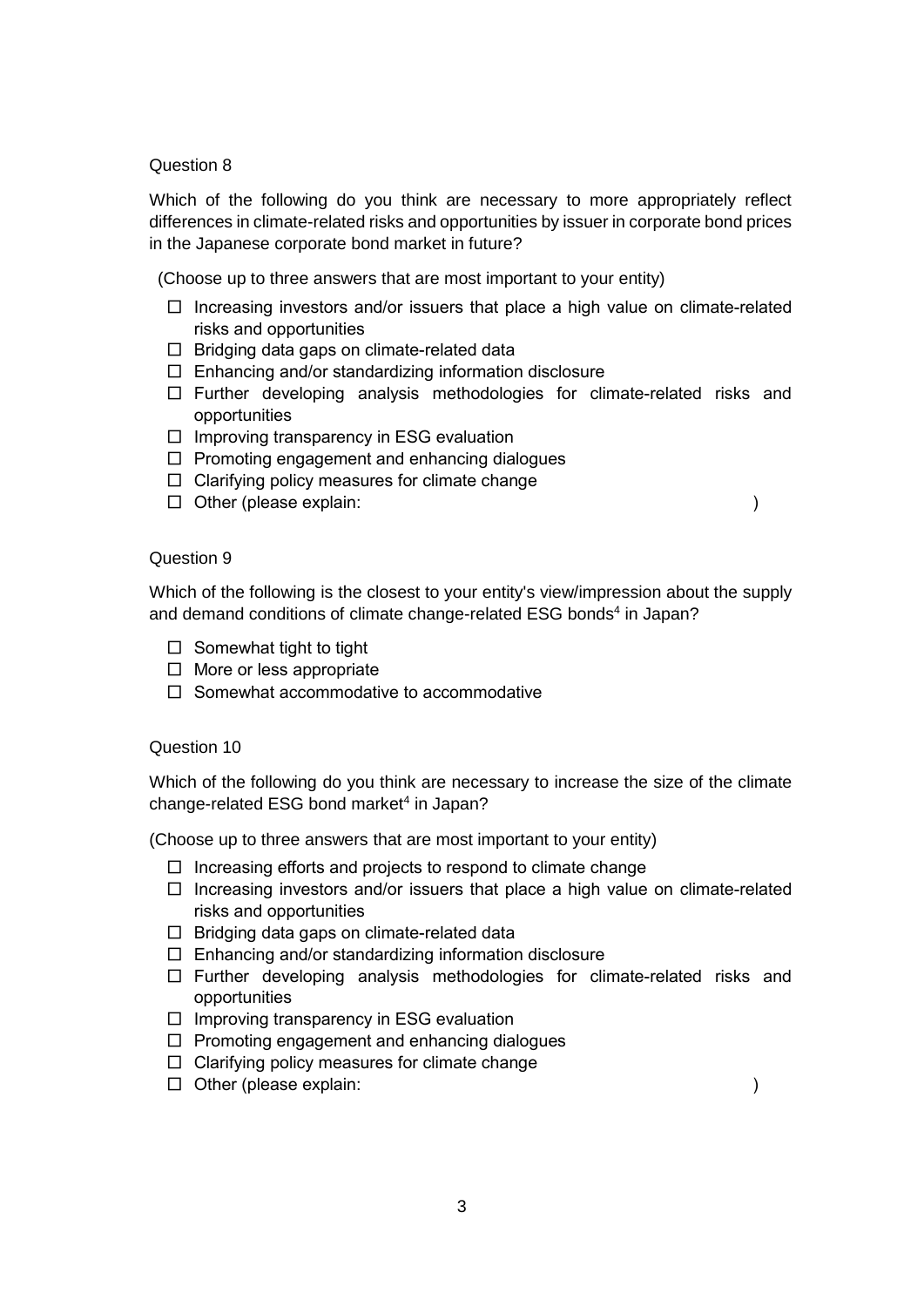- Notes: 1. "Climate-related risks (physical risks)" refers to the risks that physical phenomena triggered by climate change, such as large-scale disasters or rising sea levels, will have an economic loss on issuers' businesses (e.g., damage to facilities due to climate disasters, difficulty in continuing with business, and impact on business due to climate change in a longer term such as rising sea levels and rising sea temperatures).
	- 2. "Climate-related risks (transition risks)" refers to the risks of an economic loss on issuers' businesses due to changes in policy, technology, or consumer preference as we move toward a carbon-neutral society (e.g., changes in policies such as those regarding carbon pricing, technological developments, and delays in changing business models in response to heightened consumer preference for "green" instruments).
	- 3. "Climate-related opportunities" refers to profit opportunities and growth opportunities brought about by efforts to respond to climate change issues (e.g., resource efficiency and cost savings, adoption of low-emission energy sources, and development of new products and services).
	- 4. "Climate change-related ESG bonds" refers to green bonds, sustainability bonds, sustainability-linked bonds with performance targets related to efforts on climate change, and transition bonds that comply with corresponding international standards and/or the Japanese government's guidelines.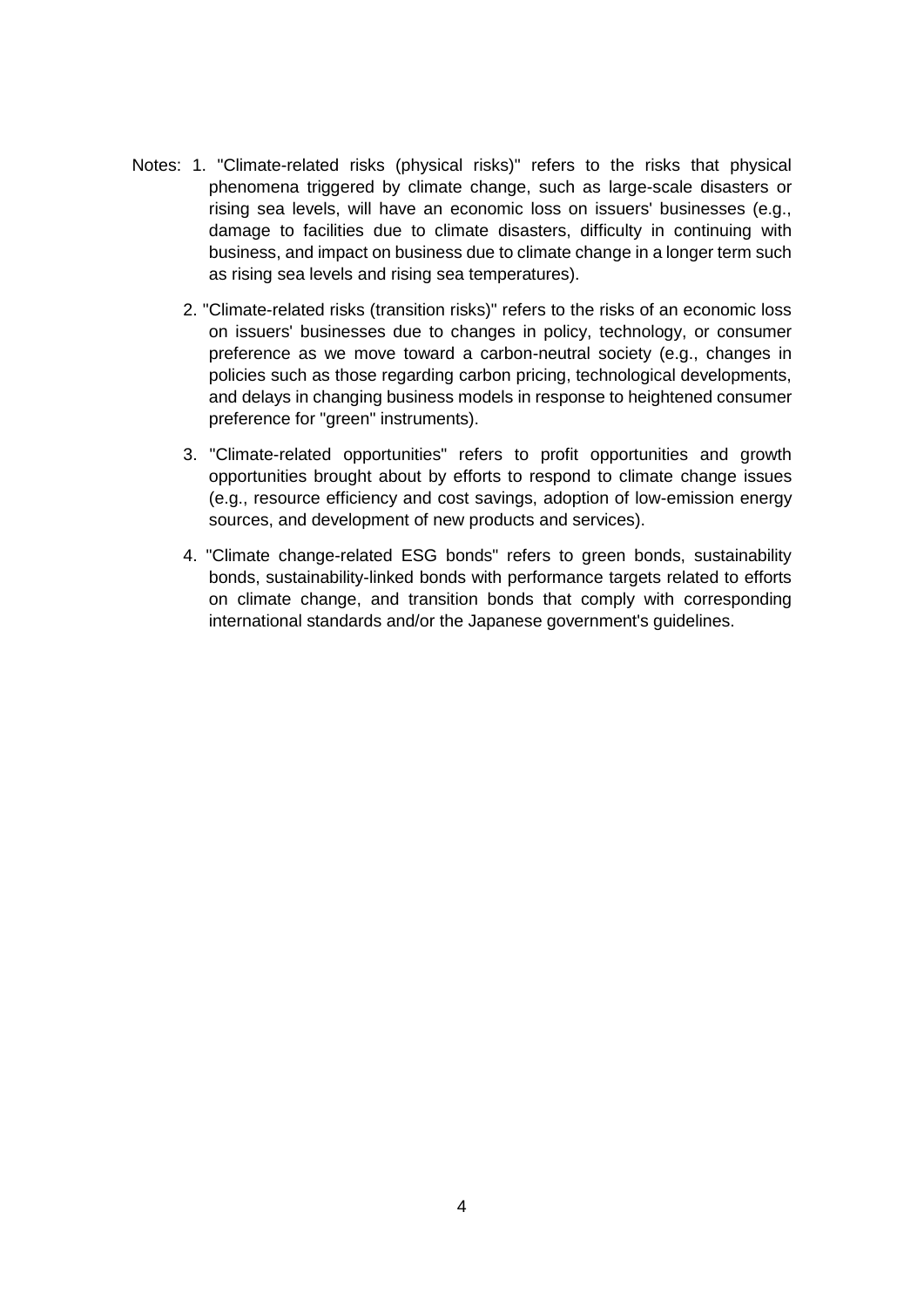# **2. Purpose of Issuance of/Investment in Climate Change-related ESG Bonds (by Entity Type)**

## **(Questions for Issuers)<sup>5</sup>**

Question 11

Have you issued climate change-related ESG bonds<sup>4</sup> in Japan in the past 12 months (fiscal 2021)?

- $\Box$  a. Yes (Issued)
- $\Box$  b. No (Did not issue)

# **If you chose "a" in Question 11, please answer Question 12-a. If you chose "b," please answer Question 12-b instead.**

Question 12-a

Why did you choose to issue climate change-related ESG bonds<sup>4</sup> in Japan as a means of financing?

(Choose all that apply)

- $\Box$  Climate change response became more important in the entity's business strategy
- $\Box$  Issuing the ESG bonds improves the entity's reputation and/or its ability to give explanations to stakeholders
- $\square$  Issuing the ESG bonds helps the entity gain new investors and/or diversify the entity's base of investors
- $\square$  Fund raising by issuing the ESG bonds is more favorable than other means of financing in Japan (e.g., loans)
- $\square$  Conditions for issuing the ESG bonds are more favorable in Japan than in other countries
- □ Other (please explain: )

## Question 12-b

Why did you not choose to issue climate change-related ESG bonds<sup>4</sup> in Japan as a means of financing?

- $\Box$  No need to obtain external funds
- $\square$  Do not have a project suitable for issuing the ESG bonds
- $\square$  Demand from investors for the ESG bonds issued by the entity is limited
- $\square$  Management and reporting associated with the issuance of the ESG bonds is burdensome
- $\square$  Fund raising through other means of financing in Japan (e.g., loans) is more favorable than issuing the ESG bonds
- $\square$  Conditions for issuing the ESG bonds are more favorable in other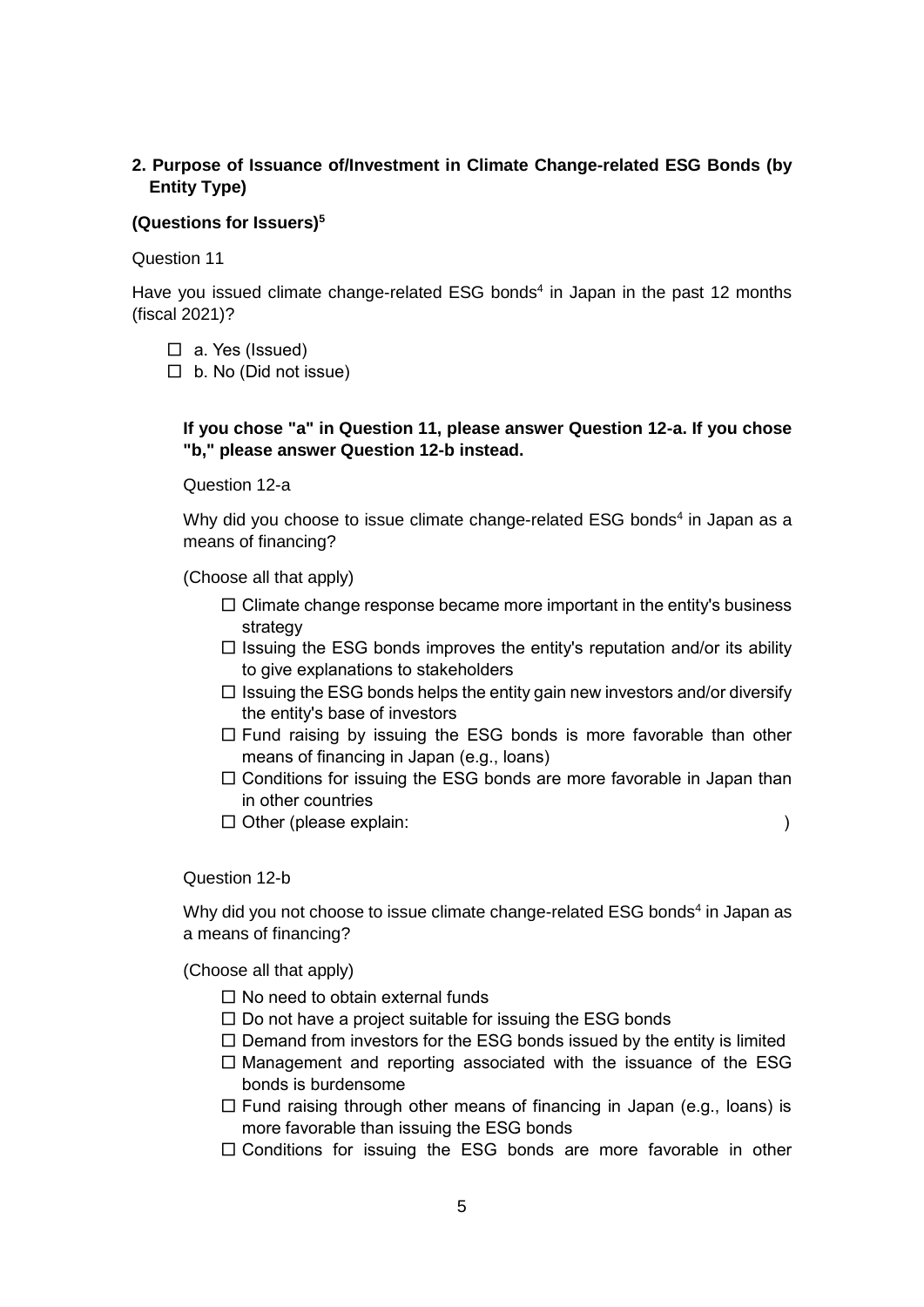countries than in Japan □ Other (please explain: )

# Question 13

How are you planning to change the issuance of climate change-related ESG bonds<sup>4</sup> in Japan going forward?

- $\Box$  Increase (including issuing new bonds)
- $\Box$  Maintain the status quo (including not issuing any bonds)

□ Decrease

- □ Not decided
- Notes: 4. "Climate change-related ESG bonds" refers to green bonds, sustainability bonds, sustainability-linked bonds with performance targets related to efforts on climate change, and transition bonds that comply with corresponding international standards and/or the Japanese government's guidelines.
	- 5. If your entity is both an issuer and an investor, please answer both parts of the questions in Section 2.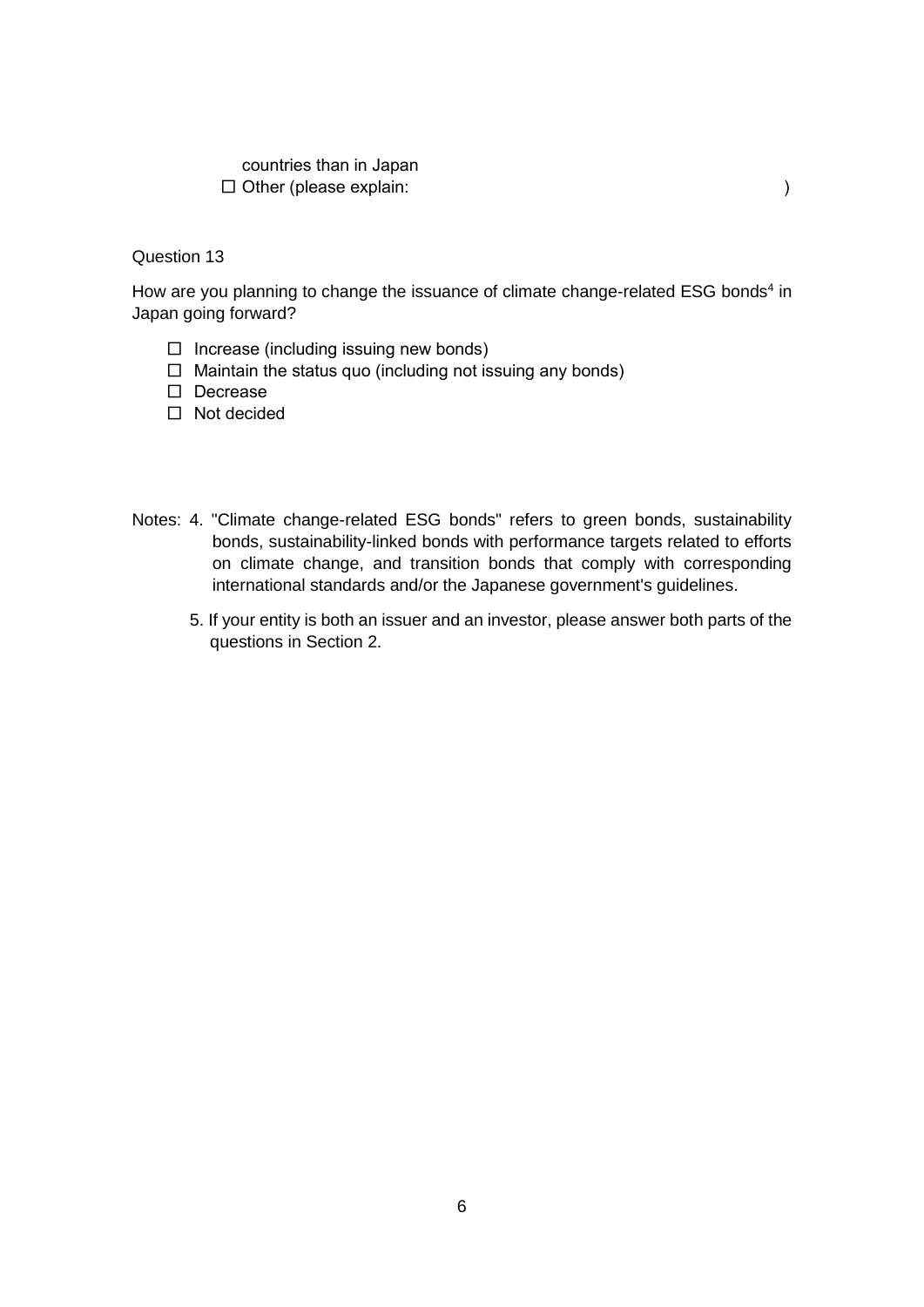# **(Questions for Investors)<sup>5</sup>**

Question 11

Have you invested in climate change-related ESG bonds<sup>4</sup> in Japan in the past 12 months (fiscal 2021)?

- $\Box$  a. Yes (Invested)
- $\Box$  b. No (Did not invest)

# **If you chose "a" in Question 11, please answer Question 12-a. If you chose "b," please answer Question 12-b instead.**

Question 12-a

Why did you choose to invest in climate change-related ESG bonds<sup>4</sup> in Japan?

(Choose all that apply)

- $\square$  To improve the return/risk of the entity's portfolio
- $\square$  To make social and environmental contributions through the investment
- $\square$  To improve the entity's reputation and/or its ability to give explanations to stakeholders
- $\square$  There are more climate change-related ESG bonds that fulfill the entity's investment needs in Japan than in other countries
- $\Box$  To respond to the needs of asset owners and/or clients
- □ Other (please explain: )

Question 12-b

Why did you not choose to invest in climate change-related ESG bonds<sup>4</sup> in Japan?

- $\square$  Do not believe the investment will lead to an improvement in the return/risk of the entity's portfolio
- $\square$  The volume of the ESG bonds issued in the Japanese market overall is not sufficient
- $\square$  There is not enough information to make investment decisions
- $\square$  The entity prioritizes climate change-related ESG investments via other financial means in Japan (e.g., providing loans)
- $\square$  There are more climate change-related ESG bonds that fulfill the entity's investment needs in other countries than in Japan
- $\square$  No need from asset owners and/or clients
- □ Other (please explain: )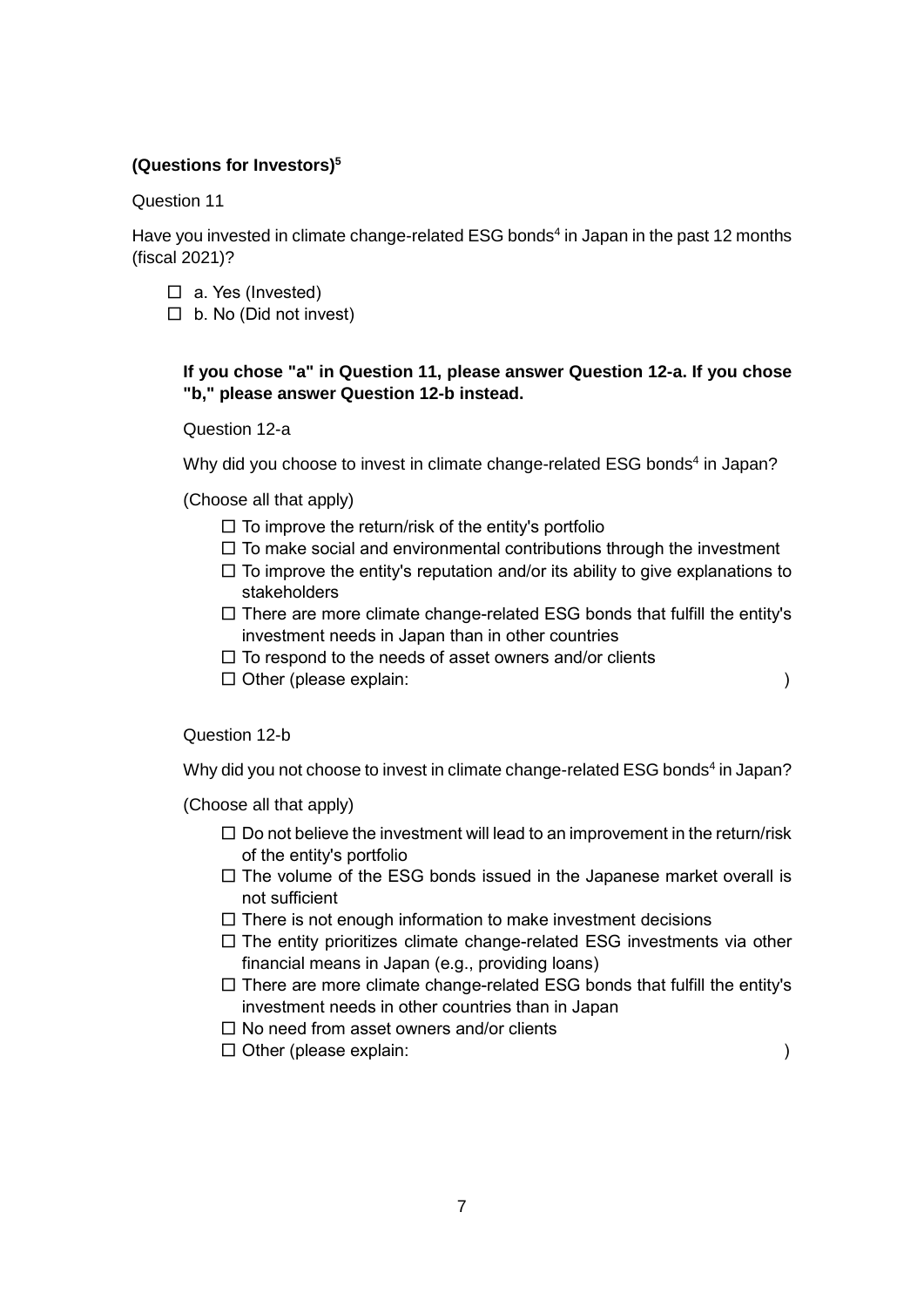## Question 13

How are you planning to change the investment on climate change-related ESG bonds<sup>4</sup> in Japan going forward?

- $\Box$  Increase (including newly investing in the ESG bonds)
- $\Box$  Maintain the status quo (including not investing at all)
- □ Decrease
- □ Not decided
- Notes: 4. "Climate change-related ESG bonds" refers to green bonds, sustainability bonds, sustainability-linked bonds with performance targets related to efforts on climate change, and transition bonds that comply with corresponding international standards and/or the Japanese government's guidelines.
	- 5. If your entity is both an issuer and an investor, please answer both parts of the questions in Section 2.